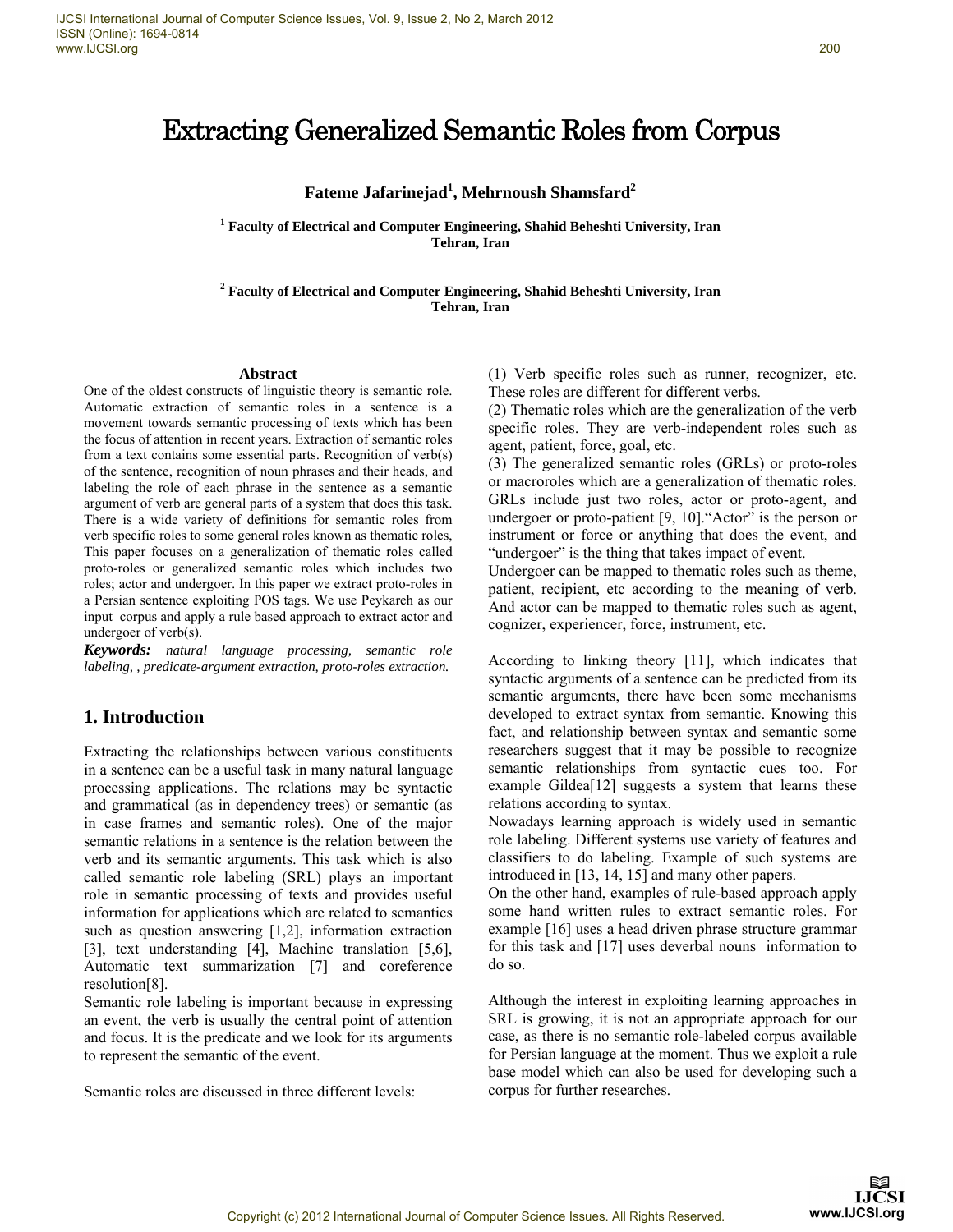In this paper according to the linking theory and syntaxsemantic relationship, we use a rule based approach to extract generalized semantic roles from a POS-tagged corpus for Persian language.

Organization of the rest of the paper is as fallows. Section 2 introduces Peykareh, the Persian corpus we exploited in our system.. In section 3 we discuss the structure of Persian sentences and the rules dominating verbs, noun groups and sentences in Persian. Section 4 discusses our relation extraction (SRL) system which extracts the verbs and their generalized semantic roles in a sentence. Results will be explained in section 5. And section 6 contains the conclusion and future work.

## **2. Peykareh: the Persian corpus**

Peykareh [18] also known as Bijankhan corpus (according to the name of its developer) contains more than 7 million tagged tokens. In this work, we used a subset of this corpus with about two million words which was available to us freely. Each word is annotated with its part-of-speech tags.. As the initial tag set is very large, we reduced it to some few useful tags which are essential for our task. The reduced tag set is shown in Appendix 1.

In Bijankhan corpus, each single word is annotated independently, so the tagging system has problem with compound words and verbs. For example the components (verbal and non-verbal) of a compound verb or even the parts of an inflection of a simple verb (which is a multitoken word) may have tags independently. Thus recognizing these words is not an easy and straight forward task.

In the new edition of corpus, versus the old one, we have a different tagging for adjectives as noun modifiers and adjectives as non-verbal parts of verbs.

Also, in this edition number determiners have a new tag which distinguishes them from nouns. and information about the time and person of verbs are added.

As every complete sentence in the Bijankhan corpus is finished with a punctuation "." or "?", segmenting the text into sentences is simple. Compound sentences have more than one verb. Each verb in the corpus is finished with a "V" tag. But detection of whole verb group and detection of the stem of the verb have some processing steps.

In appendix we list tags of Bijankhan corpus in each category which we use in this work.

## **3. Persian sentence structures**

Like other languages, in Persian verb is the core of the sentence. Each complete sentence must have at least one verb. A verb has a subject and may have zero, one or two objects as its related arguments. We assume that subjects and objects are noun phrases. Noun phrases should have a head (which is anoun) and may have some modifiers(nouns, adjectives, determiners, numericals, …). The head of a phrase is the essential part of it which shows the main element of the phrase. The head of a phrase is the noun which should be related to other constituents (such as verb) semantically and should satisfy the selectional restrictions and unification constraints. For example the head of the object phrase of the verb 'to eat', must be edible.

Besides noun and verb groups, ,there are another kinds of groups such as prepositional groups and adverbs. These groups are not useful in the extraction of actor and undergoer of verb, but may have general and extra information about the type of the event indicated by the verb of sentence.

Each verb in Persian is in one of the tenses of past, present and future. Each tense has some types. Also, a verb has a person and number. According to these features and negativeness or positiveness, the verb of sentence is constructed from its past/present stem. In Bijankhan corpus information are encoded via tags. To reach to the stem of the verb, these information and rules must be considered. In the rest of this section we describe some of the features of Persian sentences which we use in our work.

## 3.1 Passive/Active sentences

Each verb has a subject that do it, but sentence may be written in a manner that subject is not declared in it. These sentences are called passive. Another kind of sentences which has an explicit subject that is cited in the sentence or is eliminated with an indication is called active sentence. In some cases in passive sentences the subject is indicated after some prepositions such as "'توسَّط، بوسيلۀ'' (by). In an active sentence the subject is a candidate to have the actor role. But in a passive sentence possibility of being undergoer is higher.

## 3.2 Transitive/Intransitive verbs

Verbs, according to their requirement to object, are divided into two categories. Transitive verbs must have an object, and their object is eliminated scarcely.

The object marker in active sentences is 'ra' ( $\cup$ ). But it may be eliminated from the sentence in some cases.

Some kind of transitive verbs are content based which means that their undergoers are sentences. The undergoer of such verbs- if not explicitly explained before them, followed by the object marker- is a sentence which is appeared after the verb. Example of such verbs are " " گفتن (say), "فهميدن" (understand), and " احساس كردن") (feel).

l

<sup>&</sup>lt;sup>1</sup> Throughout the paper we show Persian examples within double quotes followed by their translation within parentheses.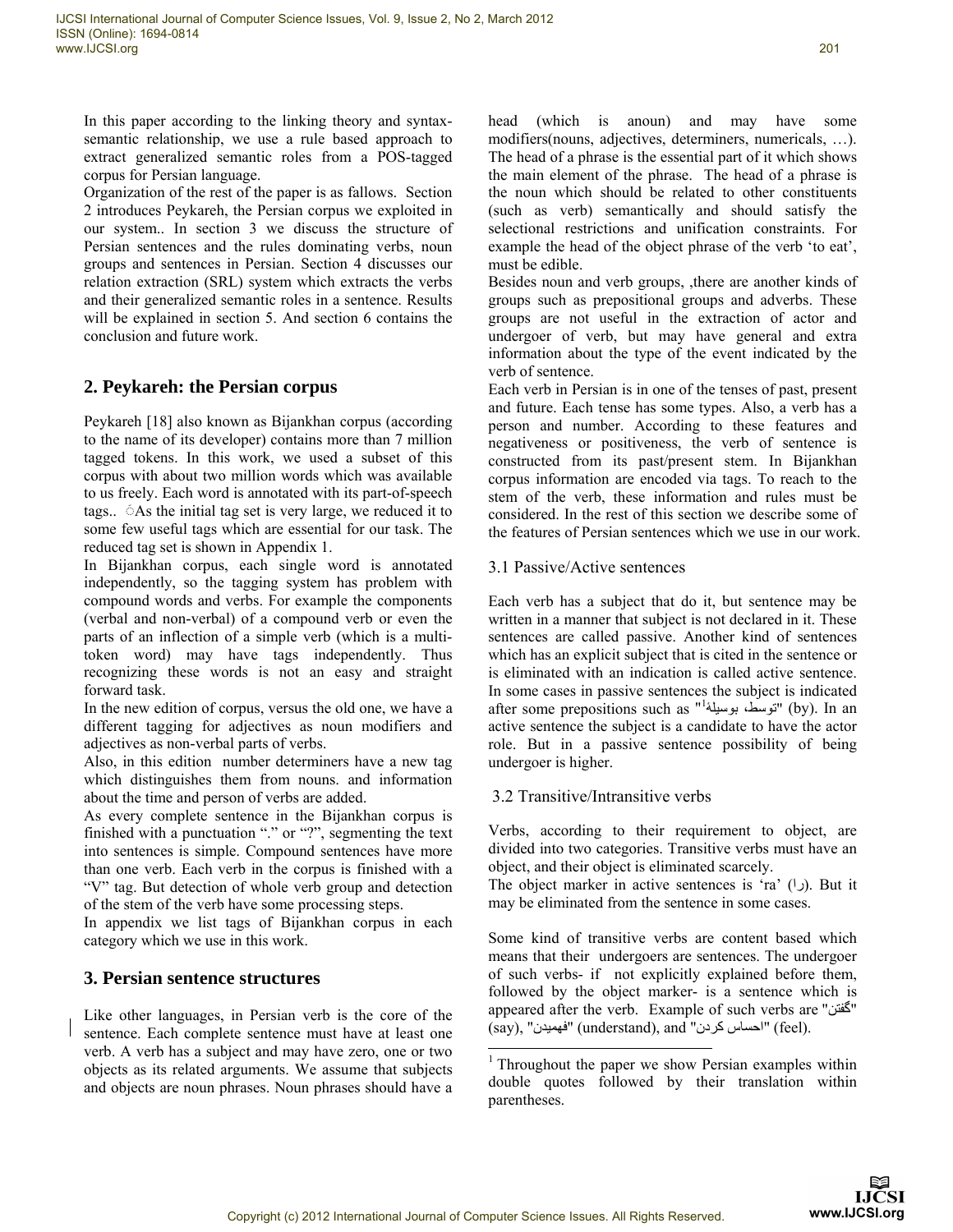3.3 Compound/Simple sentences

In Persian, like many other languages we have two kinds of sentences; compound and simple. Compound sentences are composed of some sentences that don't have an independent meaning, so in compound sentences we have more than one verb. In these sentences subject of a verb can be eliminated because of similarity and redundancy of it with the subject of the previous verb.

Compound sentences are divided into two categories, Simple and complex. Simples are connected to each other by some conjunctions such as " $\check{y}$ "(and) and " $\check{y}$ "(or) serially. For example the sentence ". "على به مدرسه رفت و حسن را ديد (Ali went to school and saw Hassan.) is a simple compound sentence. On the other hand, complex compounds are those in which a sentence includes another sentence. In this case usually the inner sentence is attached to a constituent (say noun) of the outer sentence by conjunctions such as "كه) (which, that). For example the sentence "علی کتابش را که روی ميز بود برداشت " sentence book which was on the table.) is of this kind.

In compound sentences the actor or undergoer of one verb can be omitted and can be extracted from the actor and undergoer of the other verbs in the sentence according to some features such as similarity of verbs in transitivity and voice.

## **4. Extracting the actor and undergoer of a verb**

The task of extracting the actor and undergoer of a verb includes the following steps:

- Chunking the sentence into its phrases and constituents,
- Detection of the verb(s) and their attributes (tense, person, number, active/passive, transitive/ intransitive, …)
- Recognize the candidate noun phrases and their heads in the sentence. These are the noun groups which have potential to be the actor or undergoer of the verb,
- Assigning the proto-roles: This step assigns the role of actor or undergoer to the head of the appropriate candidate noun phrase according to the structure of sentence and the feature of its verb.

In compound sentences a more complicated analysis should be done to find the actor or undergoer of a verb that is omitted in one clause but exists in another clause. Figure 1 shows the overall schema of the system.



Fig. 1 Stages of generalized semantic role extraction system from text.

#### 4.1 Detection of independent groups

One essential part of a semantic role extraction system is recognition of noun phrases in a sentence. These noun phrases or groups are the candidates for filling the semantic requirements of verb(s) by playing a semantic role of that verb. For detecting the noun phrases we use the Persian chunker [19] developed by NLP lab of Shahid Beheshti University [20]. The chunker performs shallow parsing and chunks the constituents by IOB tags . The output of the chunker is a text file that has sentences and tags of Bijankhan corpus and two extra columns showing that each word is in the beginning, inside or outside of a group.

## 4.2 Detection of a verb and its stem

As we explained former, a verb in Persian is constructed from its past/present stem according to some features such as tense, type, and person. These features cause addition of affixes in some parts of the verb. So to detect a verb we should do stemming to extract the verb stem from its inflectional form.

As Bijankhan corpus tags each part of a compound verb and each token of a verb inflection separately, we cannot trust the tokenization done in the corpus and we have to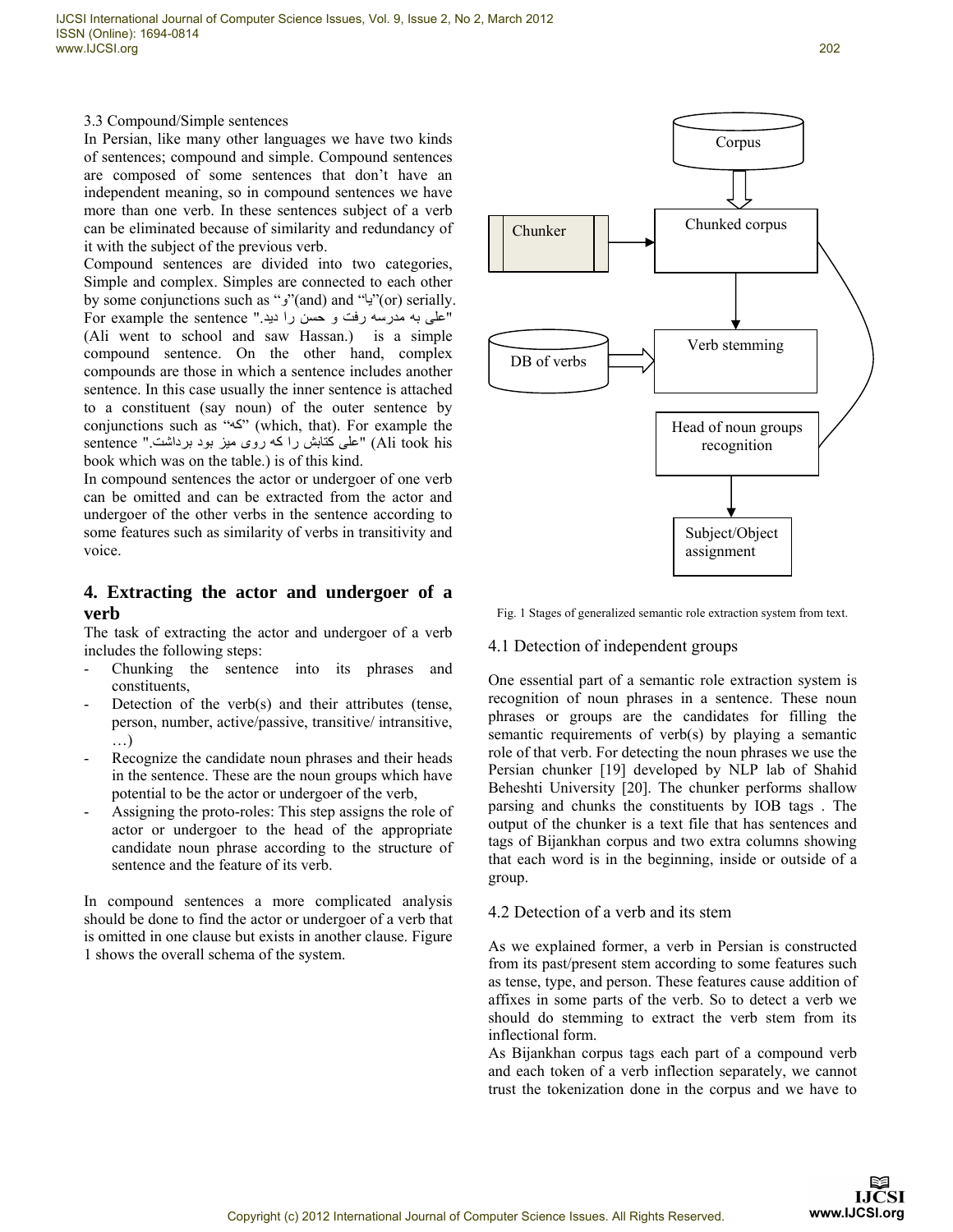detect the verb boundaries by ourselves. To do this task, we first look for a word with the verb tag in the sentence. Then starting from the verb and going backward in the sentence we look for any word that can be concatenate to the found verb to make a compound verb or an inflection of the verb. Then removing affixes, we search the root in the database of Persian verbs. If the verb exists, we extract its transitivity information. If the verb is in DB so the verb is active, but if the verb by removing its passive affiliate is in the DB the verb is in a passive sentence.

Knowing these is useful in analysis of the structure of sentence to extract the subject and object.

4.3 Detection of candidate noun phrases and their heads

Candidate noun phrases, in our procedure, are the ones that have potential to be the subject or object of a verb in the sentence, so the adverbial phrases and prepositional phrases are eliminated form this set.

As the input of the system is POS tagged, we can simply recognize the nouns in the noun phrase. But for detection of the head of the noun phrase we use some rules. Each phrase includes a head and some pre- and post- nominal modifiers.

Head of a noun group is usually the first noun of the group. But in some cases for example when we have a unit for a thing it is not true, like one meter of fabric in which the head is 'fabric', not 'meter'. Also in groups which are composed of some smaller groups we may have more than one head.

After detection of the head, it should be gone under some sort of lemmatization and morphological analysis to extract its lemma. In this process we remove the plural sign, indefinite markers and so on. Knowing the stem of the head can improve our work in cases that we want this information to be used in other works such as extracting category of verbs' parameters, and WordNet enrichment. In this part we use the stemmer included in STeP-1 [21].

4.4 Semantic roles identification

The last part of our approach is assigning the appropriate semantic roles to the heads of the appropriate candidate noun phrases in the sentence. For this task we have defined some rules which use some information such as transitivity or intransitivity of verbs, activeness or passiveness of sentence, selectional restrictions of verb arguments and so on.

In the case of compound sentences if the actor or undergoer of a verb is not found in its clause, these roles can be discovered from the adjacent clauses. They may be the actor and undergoer of the previous verbs in the sentence, or some nouns that appear beyond the inner clause of a complex compound sentence.

In our approach we must first recognize the subject and object of the sentence and then find the actor and undergoer.

Some of the rules for finding the subject and object are following:

- Intransitive verbs don't have object.

- The object of content-bearing verbs such as "كَفتن" (say) can be indicated by an object marker ( $\cup$ ) as other transitive verbs. Otherwise if there is no direct object, the object may be a content presented by a sentence which usually appears after the clause containing the verb.

- Formal Persian has SOV ordering so, subjects usually come before objects.

- Probability of omitting a subject, without a sign, is higher than omitting the object.

- In simple compound sentences, sometimes the subject and object of a verb can be distinguished from the subject/object of the previous verb.

- In complex compound sentences, subject and object of the verb of the inner sentence can be recognized from the noun groups which are beyond the inner sentence.

And some of the rules for finding actor and undergoer from subject and object are following:

- Subject can be actor in active voice verb or undergoer in passive voice verbs.

- Subject of Intransitive verbs can be either actor – such as in verb " " (laugh) or undergoer such as in verb " خنديد " افتاد (drop). Default selection of our system is actor because of confliction with other mechanisms that find a passive verb. - if the actor and undergoer of a verb are extracted from the previous clause (verb) and the verbs don't have similar voice properties then the actor and undergoer may be exchanged.

## **5. Experimental Results**

As there is no semantic role labeled corpus for Persian to be used as a golden standard, we should do the evaluation of our system manually. We use precision and recall to report our systems accuracy.

Precision is the ratio of the number of correct roles distinguished by our system to the number of responses that the system gives us.

Recall is the ratio of the number of correct roles distinguished by the system to the number of responses that must be returned by the system.

We calculate the precision and recall in case of subject recognition, object recognition, separately and collectively. We evaluate our system in a small part of the corpus. Table 1 shows the experimental results.

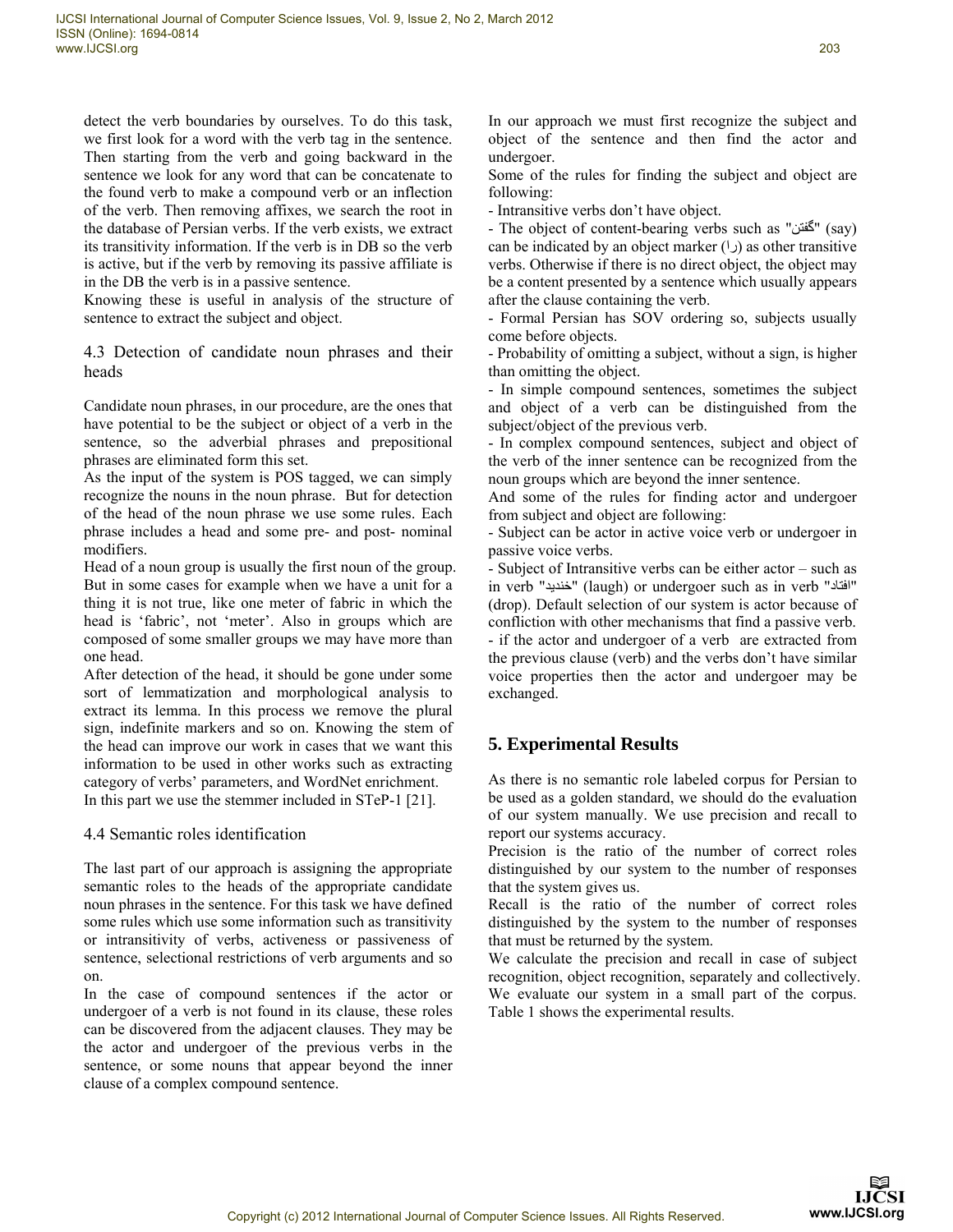| Table 1: Precision and recall of our work. |  |
|--------------------------------------------|--|
|--------------------------------------------|--|

|           | actor | undergoer | <b>Overall</b> |
|-----------|-------|-----------|----------------|
|           |       |           | accuracy       |
| precision |       | 50        |                |
| recall    | 5'    | 95        |                |

An example of input sentence and output of the system is shown in table 2. In this example, the input sentence is: "در اين گونه موارد اغلب اعمال قضاوت حرفه ای ضروری است و ھيچ گونه زيانی نبايد شناسايی گردد مگر آنکه شواھد موجود آشکارا نشان دھد ". كه زيان واقع شده است" (professional judgment is necessary and no kind of loss should be recognized unless available evidences clearly show that loss is occurred.)

The first column of table 2 shows the tokens of this sentence, each in a row .

This column has 3 inner columns which are tagging information of word, word in Persian, and English translation of word, respectively.

The second column shows the result of semantic role extraction. Each verb of the sentence is written in a line, followed by its semantic argument(s) if exist. This column includes semantic role information of the phrase (verb, or its arguments, actor, undergoer), the head of the phrase in Persian, and its English translation .

| Table 2: A sample input and output of the system. |  |
|---------------------------------------------------|--|
|---------------------------------------------------|--|

| input                  | Output           |
|------------------------|------------------|
| $P$ $\rightarrow$ (in) | verb:بودن ( to   |
| (these) این DET, DEMO  | (be              |
| CL,SING گونه) (type    | actor:اعمال      |
| (cases) موارد N,COM,PL | (applying)       |
| ADV, GENR, SIM         | verb:شناسائے     |
| (often) اغلب           | ک دن             |
| N, COM, SING, EZ اعمال | (recognize)      |
| (applying)             | undergoer: زيان  |
| قضاوت N,COM,SING,EZ    | (loss)           |
| (judgment)             | verb:نشان دادن   |
| حرفه AJ,SIM            | (show)           |
| (professional) اي      | actor:شواهد      |
| ضروری AJ,SIM           | (evidences)      |
| (necessary)            | -:undergoer      |
| V, COP, PRES, POS, 3   | جمله-که زنان     |
| (is) است               | واقـع شده است (- |
| (and) و CONJ           | content- that    |
| (no) هيچ DET,INDF      | loss is          |
| (kind of) گونه CL,SING | (occurred        |
| ) زیانی N,COM,SING,YA  | verb:واقع شدن    |
| $loss$ )               | (occurred)       |
| V, AUX, NIN, NEG نبايد | actor: زىبان     |
| (should be)            | (loss)           |
| شناسائے N,COM,SING     |                  |

| $V$ , SUB, POS, 3 کردد             |  |
|------------------------------------|--|
| (recognized)                       |  |
| (unless) مگرآن که CONJ             |  |
| شواهد N,COM, PL, EZ                |  |
| (evidences)                        |  |
| موجود AJ,SIM                       |  |
| (available)                        |  |
| ADV, GENR, SIM                     |  |
| (clearly) آشکا ر ۱                 |  |
| نىشان N,COM,SING                   |  |
| V, SUB, POS, 3 د هد $V$ , SUB, POS |  |
| CONJ که CONJ                       |  |
| (loss) زبان N, COM, SING           |  |
| واقع AJ,SIM                        |  |
| شده V,PASTP                        |  |
| است V, COP, PRES, POS, 3           |  |
| (is occurred)                      |  |
| PUNC.                              |  |

#### **6. Conclusions**

Subject and object of a verb are two useful parts of sentence in explaining the event that the verb of sentence expresses it. These roles are useful in semantic analysis of a sentence and can guide in knowing semantic roles.

We have presented an approach for automatically extracting subject and object of a verb in Persian sentences using Bijankhan corpus as input. Then we extract the generalized semantic roles according to the extracted grammatical roles using a rule based approach. Experimental results show admissible results.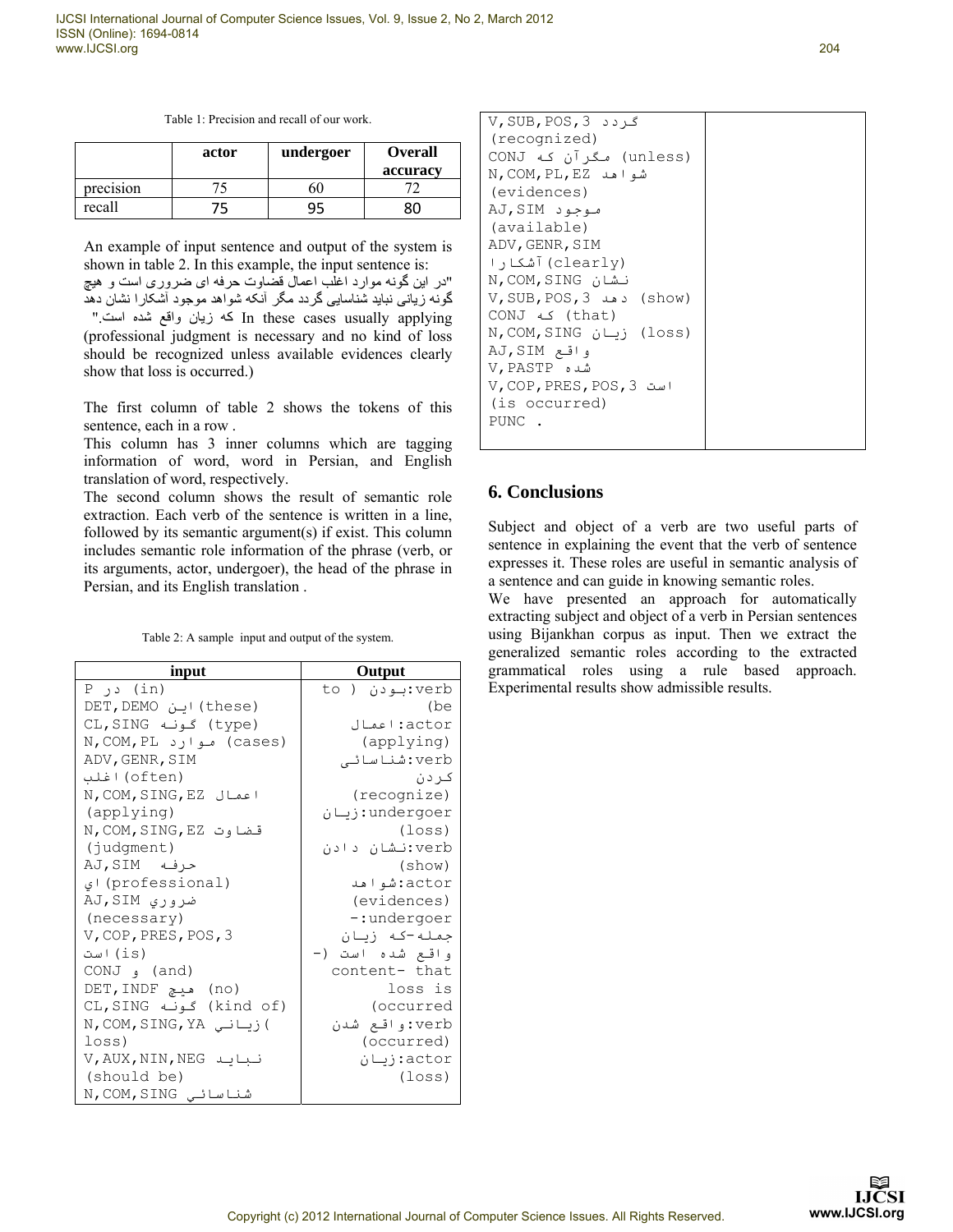#### **Appendix**

Table 3: Set of tags of Bijankhan corpus that are used in our work.

| Category                                       | <b>Tags</b>                                     | <b>Explanation &amp;</b><br>usage                                  |
|------------------------------------------------|-------------------------------------------------|--------------------------------------------------------------------|
| Verb(V)                                        | 1,2,3,4,5,6                                     | Verb stem rec.                                                     |
|                                                | PA, PRES,<br>PASTP, IMPERF,<br><b>SUB, PREF</b> | Tense & type of<br>verh<br>Verb stem rec.                          |
|                                                | NEG, AUX,                                       | Verb stem rec.                                                     |
| Noun(N)<br>Pronoun<br>(PRO)                    |                                                 | Recognizing head<br>of noun group.                                 |
| Adjective(AJ)                                  |                                                 | Recognizing the<br>head of noun<br>phrases and verb<br>stemming.   |
| Adverb(ADV)                                    | TIME, LOC, SIM                                  | Recognizing the<br>head of noun<br>phrase.                         |
| Preposition<br>(PP)                            |                                                 | Recognizing the<br>candidate noun<br>phrases.                      |
| Conjunction<br>(CONJ)<br>Punctuation<br>(PUNC) |                                                 | Recognizing the<br>borders of simple<br>and compound<br>sentences. |

## **Acknowledgments**

We would like to thank Ms. Noferesti for providing the chunker, and also Ms. Jafari for sharing the stemmer.

## **References**

 [1] D. Shen, M. Lapta, "Using Semantic Roles to Improve Question Answering", ACL Anthology Network, 2007.

[2] M.W. Bilotti, P. Ogilvie, J. Callan, E. Nyberg, "Structured retrieval for question answering", Proceedings of SIGIR 2007, 2007, PP. 351–358.

[3] S. Harabagiu, C. A. Bejan , P. Mor˘arescu, "Shallow Semantics for Relation Extraction", IJCAI'05 Proceedings of the 19th international joint conference on Artificial intelligence, 2005.

[4] B. Coppola, A. Moschitti, G. Riccardi, "Shallow semantic parsing for spoken language understanding", NAACL-Short '09 Proceedings of Human Language Technologies: The 2009 Annual Conference of the North American Chapter of the Association for Computational Linguistics, 2009.

[5] D. Liu, D. Gildea, "semantic role features for machine translation", COLING '10 Proceedings of the 23rd International Conference on Computational Linguistics, 2010.

[6] S. Wu, M. Palmer, "Semantic Mapping Using Automatic Word Alignment and Semantic Role

Labeling", SSST-5 Proceedings of the Fifth Workshop on Syntax, Semantics and Structure in Statistical Translation, 2011.

[7] G. Melli, Y. Wang, Y. Liu, M. M. Kashani, Zh. Shi, B. Gu, A. Sarkar, F. Popowich, "Description of SQUASH, the SFU question answering summary handler for the duc-2005 summarization task", In Proceedings of the HLT/EMNLP Document Understanding Workshop, 2005.

[8] P. S. Ponzetto, M. Strube, "Exploiting semantic role labeling, WordNet and Wikipedia for coreference resolution" In Proceedings of the Human Language Technology Conference of the North American Chapter of the Association for Computational Linguistics, 2006, pp. 192–199.

[9] Robert D. Van Valin, "Generalized Semantic Roles and the Syntax-Semantics Interface", 1999.

[10] D. Dowty, "Thematic Proto-roles and Argument Selection", language 67, 1991, pp. 547- 619.

[11] B. Levin, M. R. Hovav, "From lexical semantics to argument realization", 1996.

[12] D. Gildea, D. Jurafsky, "Automatic Labeling of Semantic Roles", In Association for Computational Linguistics, 2002.

[13] J. LI, R. Wang, W. Wang, B. Gu, G. Li, "Automatic Labeling of Semantic Role on Chinese FrameNet Using Conditional Random Fields", IEEE, Computer Society, 2009, PP. 259-262.

[14] H. Shi, G. Zhou, P. Qian, X. Li, Semantic Role Labeling based on dependency Tree with multi-features", IEEE, Computer Society, 2009, PP. 584-587.

[15] M. Surdeanu, L. Marquez, X. Carreras, P. R. Comas, "Combination Strategies for Semantic Role Labeling", Journal of Artificial Intelligence Research 29, 2007, PP. 105-151.

[16] R. D. Levine, W. D. Meurers, "Head-Driven Phrase Structure Grammar Linguistic Approach, Formal Foundations, and Computational Realization", Encyclopedia of Language and Linguistics, Second Edition, Elsevier, 2006.

[17] L. M. SÁNCHEZ, "Deverbal Noun Complementation Rules Applied to Semantic Role Labeling", Vol. 7, No. 2, 2008, PP. 9-42.

[18] http://ece.ut.ac.ir/dbrg/bijankhan.

 $[19]$  http://nlp.sbu.ac.ir.

[20] S. Noferesti, M.Shamsfard, Developing a Persian Chunker, Technical Report, NLP Lab, Shahid Beheshti University, 2011.